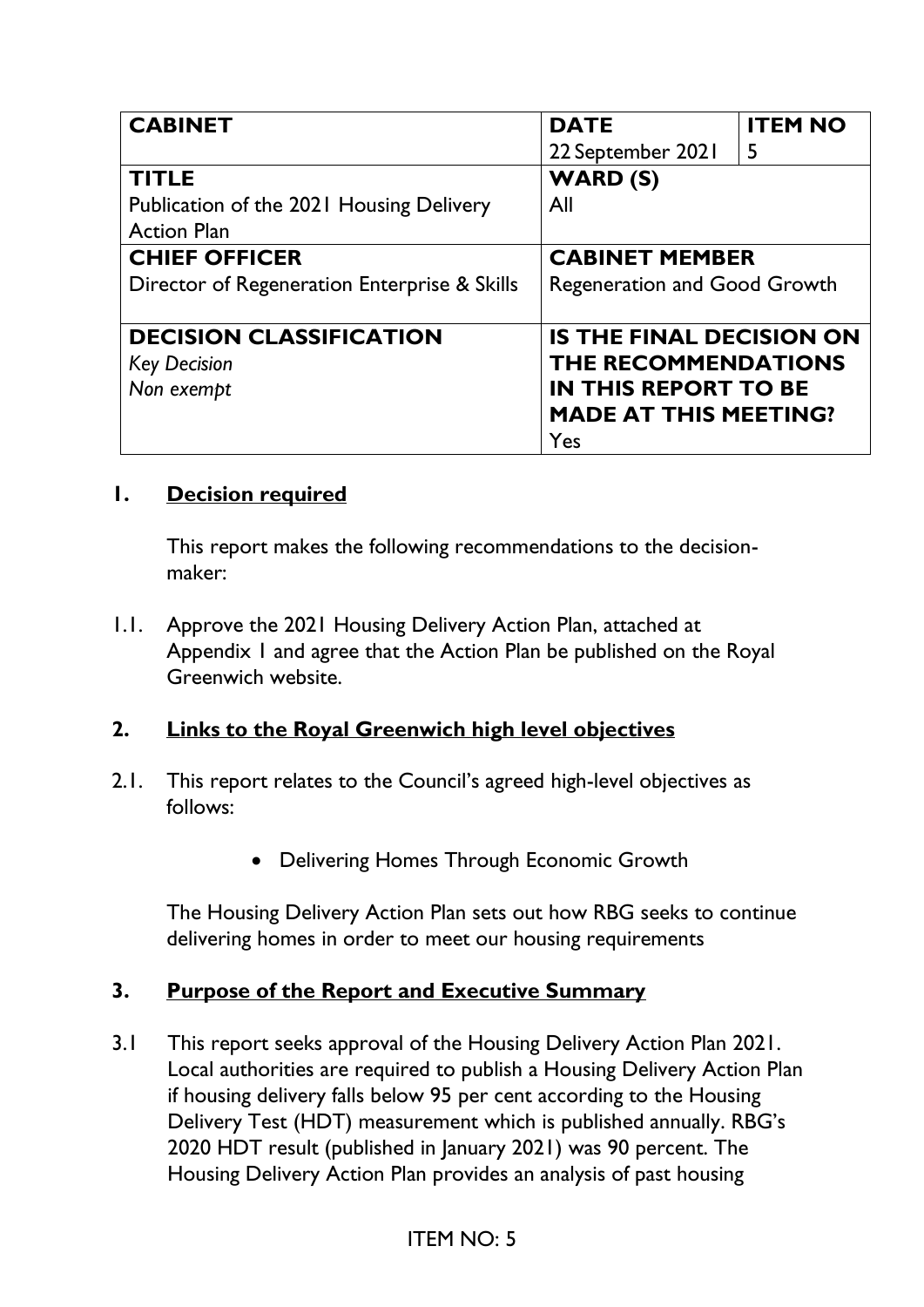delivery, recognising that the causes of under-delivery are primarily outside the Council's control. It also assesses the future pipeline of permissions/development sites and summarises the measures the Council is taking to facilitate housing delivery, demonstrating RBG's very proactive approach to boosting housing delivery.

### **4. Introduction and Background**

- 4.1 The Housing Delivery Test (HDT) was introduced by the Government via the updated National Planning Policy Framework (NPPF, 2018) as a monitoring tool to demonstrate whether local planning areas are building enough homes to meet their housing requirement. The HDT results are published annually by MHCLG.
- 4.2 The Government's 'Housing Delivery Test Rule Book' and Planning Practice Guidance (PPG) set out the full details of the method for calculating the HDT. The total net housing completions in a local planning authority are submitted to MHCLG by the GLA on an annual basis. These figures are then considered over the previous three-year period to calculate each authority's performance against the HDT.
- 4.3 The planning policy consequences of not meeting the HDT (defined as delivery below 95 percent of the requirement) are set out in the NPPF (paragraphs 73 and 75) and continue to apply until a subsequent HDT measurement is published. Where the HDT for the reporting year indicates that housing delivery over the previous three-year period has fallen below 95% of the housing requirement the Local Planning Authority is required to publish an Action Plan in line with national planning guidance. If delivery falls below 85%, local authorities must also apply a 20% buffer to their 5-year land supply. If housing delivery falls below 75% application of the presumption in favour of sustainable development applies.
- 4.4 RBG's 2019 HDT result (published in February 2020) was 90 percent and a Housing Delivery Action Plan was prepared in accordance with the requirements set out in Planning Practice Guidance (PPG) and was published in September 2020 following its approval by Cabinet on 21st August 2020. RBG's 2020 HDT result (published in January 2021) was also 90 percent, therefore an updated Housing Delivery Action Plan has now been produced. The Housing Delivery Action Plan assesses the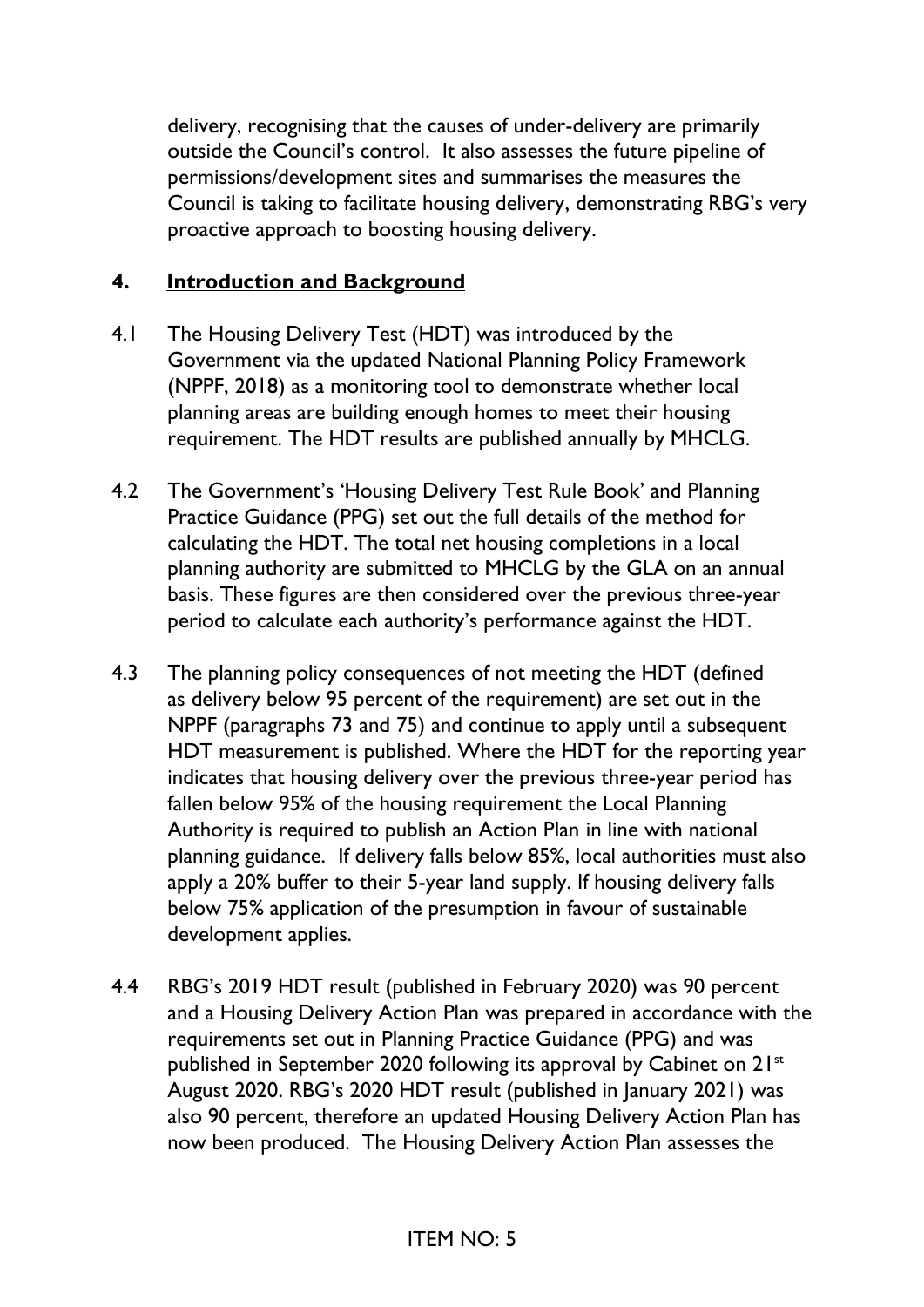causes of under-delivery and identifies actions to increase delivery in future years.

- 4.5 The Housing Delivery Action Plan does not form part of the Council's statutory development plan. It provides an analysis of past housing delivery and the future pipeline of permissions/development sites, with reference to the 15 year housing trajectory in the most recently published Authority Monitoring Report (AMR), and in addition to identifying actions to increase delivery, it summarizes the package of measures that the Council is already undertaking in facilitating housing delivery.
- 4.6 RBG has an ambitious growth agenda, and is committed to increasing the supply of new homes, especially genuinely affordable homes. RBG is a very proactive borough and the delivery of housing is one of the main priorities as identified within the Council's corporate plan.
- 4.7 The Council granted permission for a net total of 22,087 residential units in the four years between 2015/16 – 2018/19, meaning that the pipeline of permissions can comfortably meet and exceed the London Plan housing targets and that RBG has a ready supply of land for housing delivery. In the 2019/20 reporting year, 3055 completions were recorded as part of the Housing Delivery Test measurement, with 1007 of these on Greenwich Peninsula.
- 4.8 In addition, the Council's direct delivery programme (Greenwich Builds) is and will continue to introduce a significant new source of supply that otherwise would not have come forward. The established preapplication and application service was further strengthened with the securing of an Urban Design Manager at the end of 2019, ensuring the best quality schemes are brought forward.
- 4.9 Joint working is an important aspect of delivery, both in terms of identifying and addressing strategic issues in relation to delivery and in unlocking specific sites for housing development. The council works closely with public sector partners to bring forward necessary infrastructure and with public/private sector partners on strategic sites. While delays to planning permissions being built out are largely outside the Council's control, regular dialogue with developers and other key stakeholders ensures that any unforeseen barriers to delivery are identified as early as possible.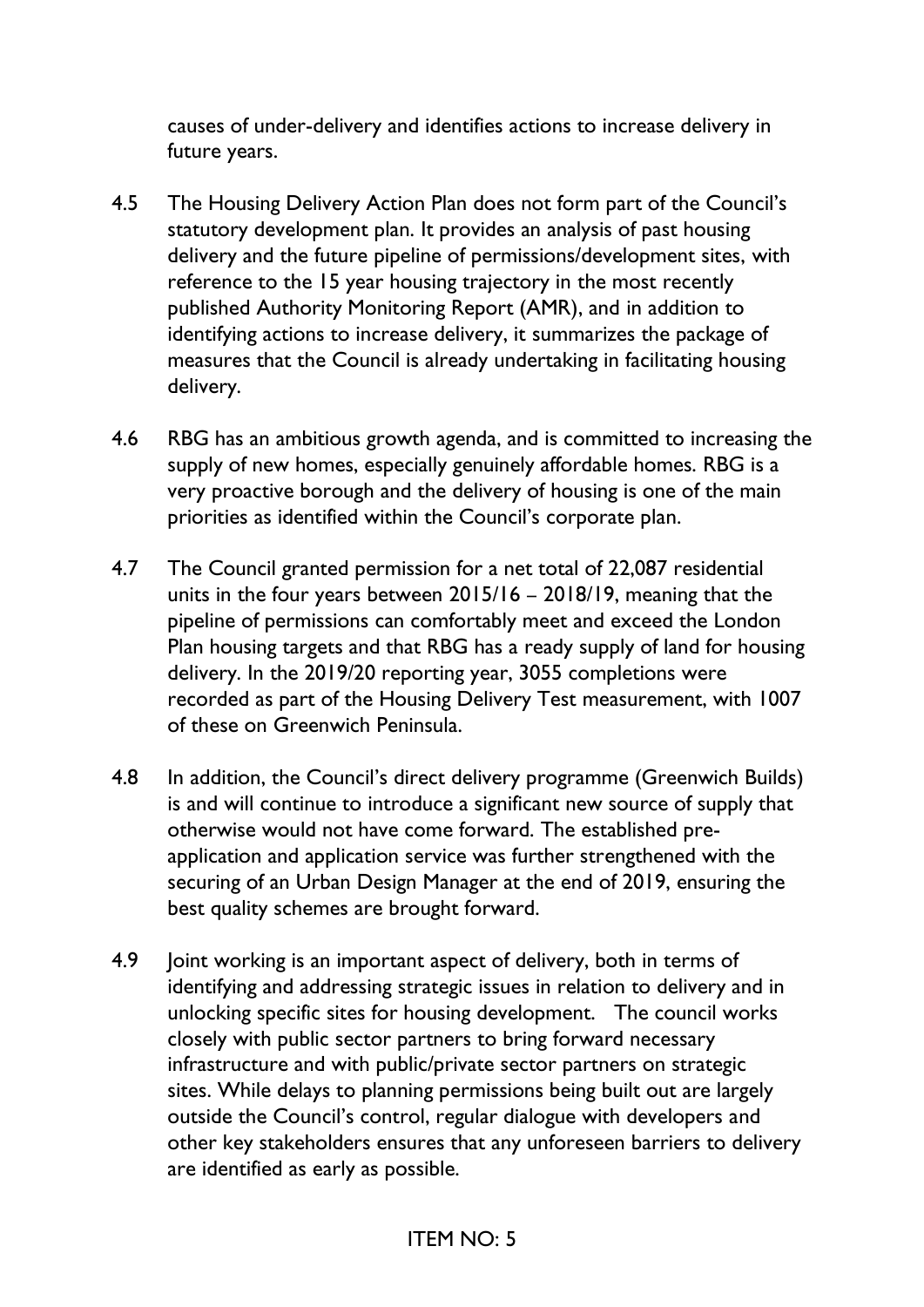- 4.10 Plan-making also forms an important part of increasing delivery. The Thamesmead OAPF (adopted December 2020) provides a strategic framework to large scale change in the area over the next 20 years, and the new Woolwich Town Centre SPD (consultation expected Winter 2021) has identified how the town centre can accommodate significant additional residential development in a sustainable way. The Site Allocations Local Plan is in preparation, focusing on setting out clear parameters for development on sites that play a role in meeting the objectives of the Core Strategy, and the evidence gathering stage of the review of the Core Strategy with Detailed Policies has commenced.
- 4.11 Overall, RBG is already undertaking a wide range of ongoing actions to encourage and speed up the delivery of housing. The process of preparing the Action Plan has demonstrated the very proactive approach that RBG is taking to boosting housing delivery, and confirmed that causes of under-delivery are primarily outside the Council's control. Accordingly, the Action Plan does not identify measures for improving delivery beyond continuation of those that the Council is already undertaking.

### **5. Available Options**

5.1 To agree or not to agree the 2021 Housing Delivery Action Plan for publication.

### **6. Preferred Option**

6.1. To agree the 2021 Housing Delivery Action Plan for publication.

#### **7. Reasons for Recommendations**

- 7.1. The publication of the 2021 Housing Delivery Action Plan will fulfil the requirements of paragraph 75 of the NPPF.
- 7.2. The 'do nothing' option is not recommended since Planning Practice Guidance requires the publication of an Action Plan within six months of the publication of the HDT.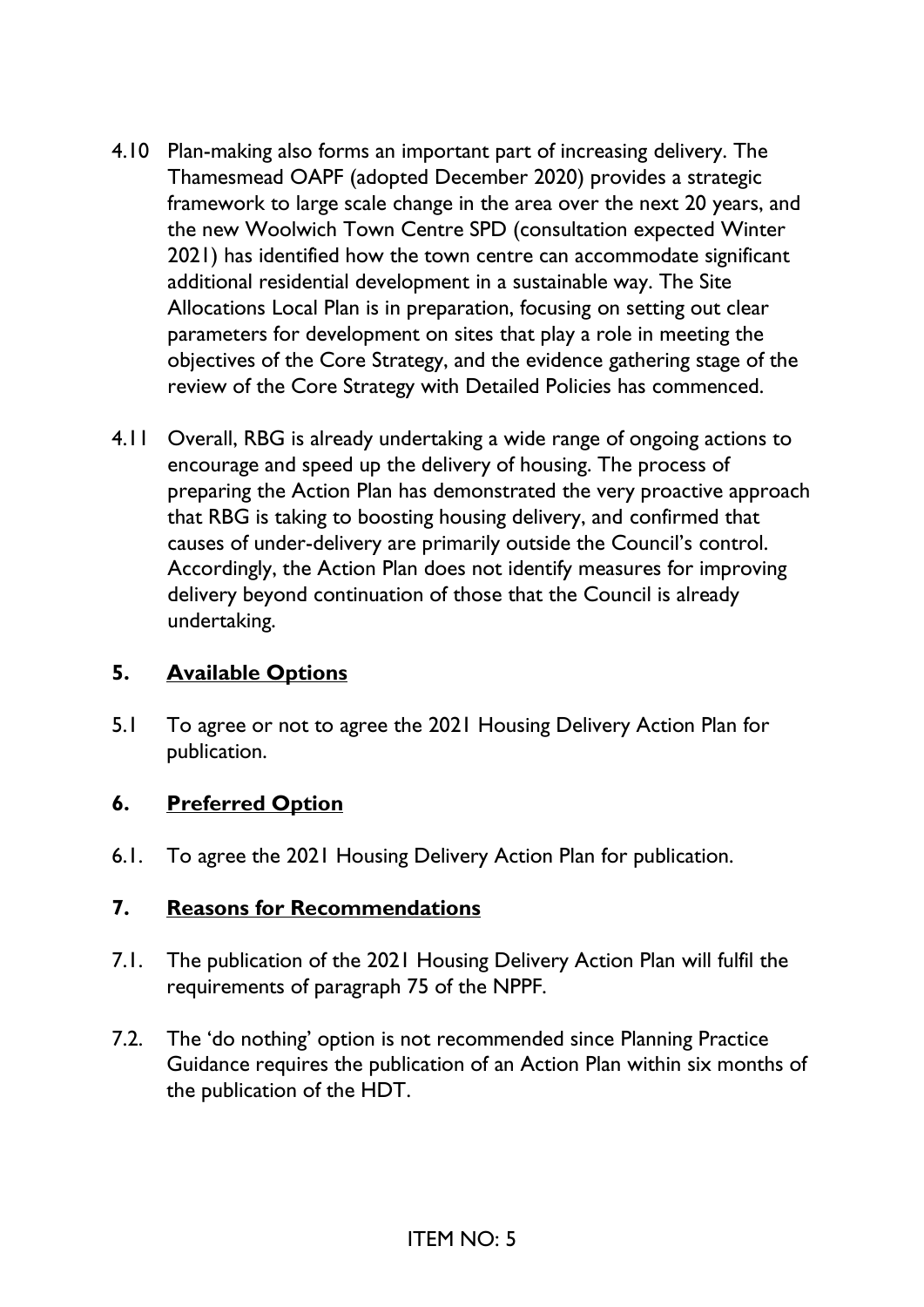## **8. Consultation Results**

8.1. The Housing Delivery Action Plan has not been subject to public consultation.

# **9. Cross-Cutting Issues and Implications**

| <b>Issue</b>                               | <b>Implications</b>                                                                                                                                                                                                                                                                                                                                                                                                                                                                                                                                                                                                                                                                                                                                                                                                                                                                                                                                                                                                                                                      | <b>Sign-off</b>                                                                               |
|--------------------------------------------|--------------------------------------------------------------------------------------------------------------------------------------------------------------------------------------------------------------------------------------------------------------------------------------------------------------------------------------------------------------------------------------------------------------------------------------------------------------------------------------------------------------------------------------------------------------------------------------------------------------------------------------------------------------------------------------------------------------------------------------------------------------------------------------------------------------------------------------------------------------------------------------------------------------------------------------------------------------------------------------------------------------------------------------------------------------------------|-----------------------------------------------------------------------------------------------|
| <b>Legal</b> including<br>Human Rights Act | The delivery of housing in the UK<br>remains a focus for the Government.<br>The Housing Delivery Test (HDT),<br>introduced by the National Planning<br>Policy Framework (NPPF) in July<br>2018, helps to evaluate how many<br>homes have been built in the area of<br>each local planning authority across<br>England in a consecutive three year<br>period, measured as a percentage of<br>the amount of homes needed as set<br>out in the Local Plan, with 95%<br>constituting a 'pass'.<br>Paragraph 4.4 of this report refers to<br>the 10% shortfall in housing delivery<br>in the borough, as published in<br>February 2020, and again in January<br>2021. Where the Housing Delivery<br>Test concludes that actual delivery is<br>below 95% of the housing<br>requirement, the local authority is<br>required to produce a Housing<br>Delivery Action Plan to identify the<br>reasons for under-delivery, explore<br>ways to reduce the risk of further<br>under-delivery and set out measures<br>the authority intends to take to<br>improve levels of delivery. | Eleanor Penn,<br><b>Assistant Head</b><br>of Legal<br>Services, 2 <sup>nd</sup><br>September. |
|                                            |                                                                                                                                                                                                                                                                                                                                                                                                                                                                                                                                                                                                                                                                                                                                                                                                                                                                                                                                                                                                                                                                          |                                                                                               |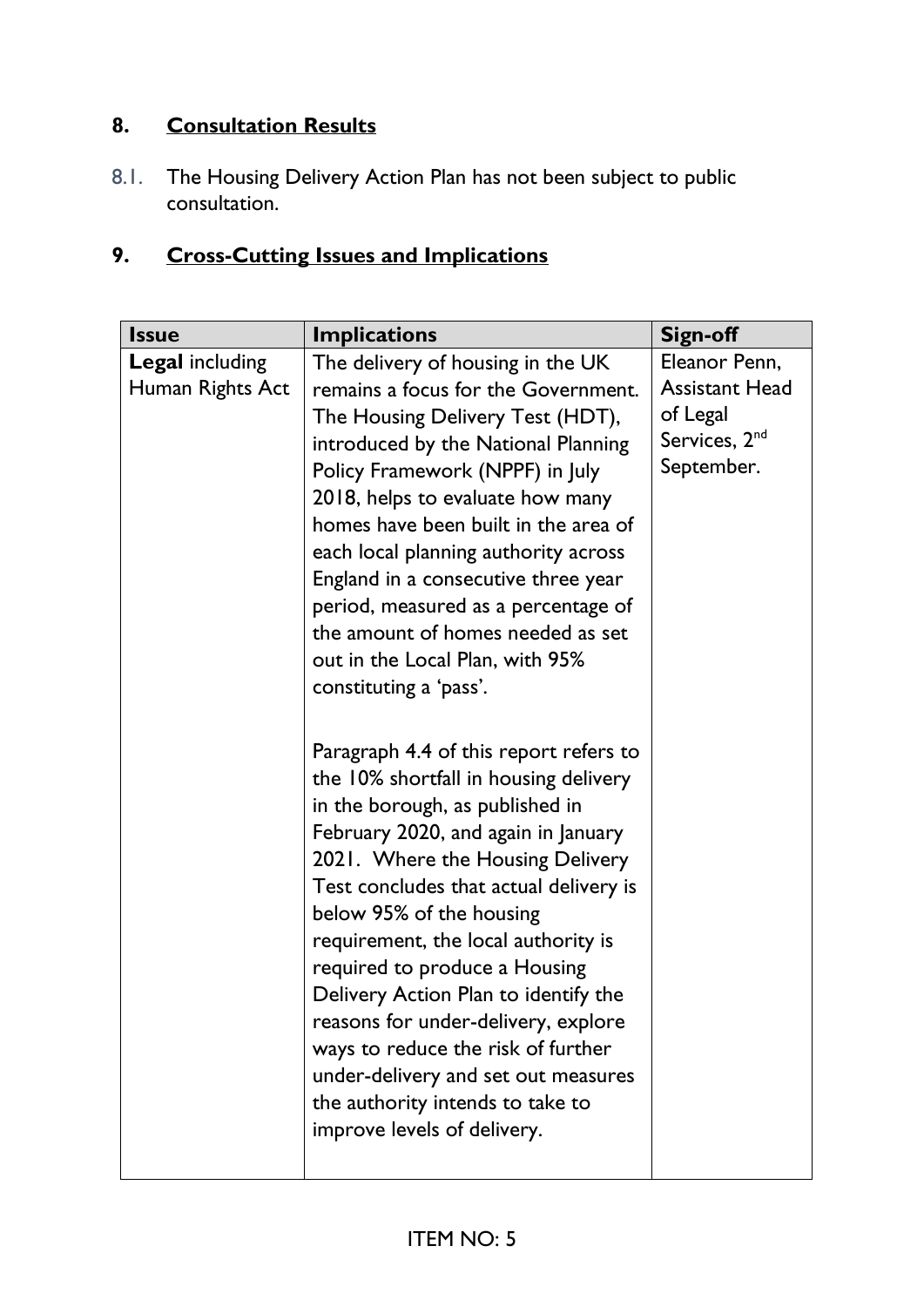|                                       | Under the Responsibility for<br>Functions section in Part 3 of the<br>Constitution, Cabinet is authorised<br>to agree the actions recommended<br>at paragraph I of this report.                                                                                          |                                                                                                                   |
|---------------------------------------|--------------------------------------------------------------------------------------------------------------------------------------------------------------------------------------------------------------------------------------------------------------------------|-------------------------------------------------------------------------------------------------------------------|
| <b>Finance and</b><br>other resources | This report requests approval of the<br>2021 Housing Delivery Action Plan<br>and agreement to publish the Action<br>Plan on the RBG's website.<br>The adoption of the<br>recommendation to publish the<br>action plan does not have any<br>financial implication to RBG. | Wunmi<br><b>Akintelure</b><br>Accountancy<br><b>Business</b><br><b>Change Deputy</b><br>Manager<br>24 August 2021 |
| <b>Equalities</b>                     | The decisions recommended through<br>this paper have a remote or low<br>relevance to the substance of the<br>Equality Act. There is no apparent<br>equality impact on end users.                                                                                         | Lauren Brown<br><b>Interim Planning</b><br><b>Policy Manager</b><br>05 August 2021                                |
| <b>Climate change</b>                 | The decisions recommended through<br>this paper have a remote or low<br>relevance to the actions set out in<br>the Carbon Neutral Plan.                                                                                                                                  | Lauren Brown<br>Interim Planning<br><b>Policy Manager</b><br>05 August 2021                                       |

## **10. Report Appendices**

- 10.1. The following documents are to be published with and form part of the report:
	- *Appendix A: Housing Delivery Action Plan 2021*